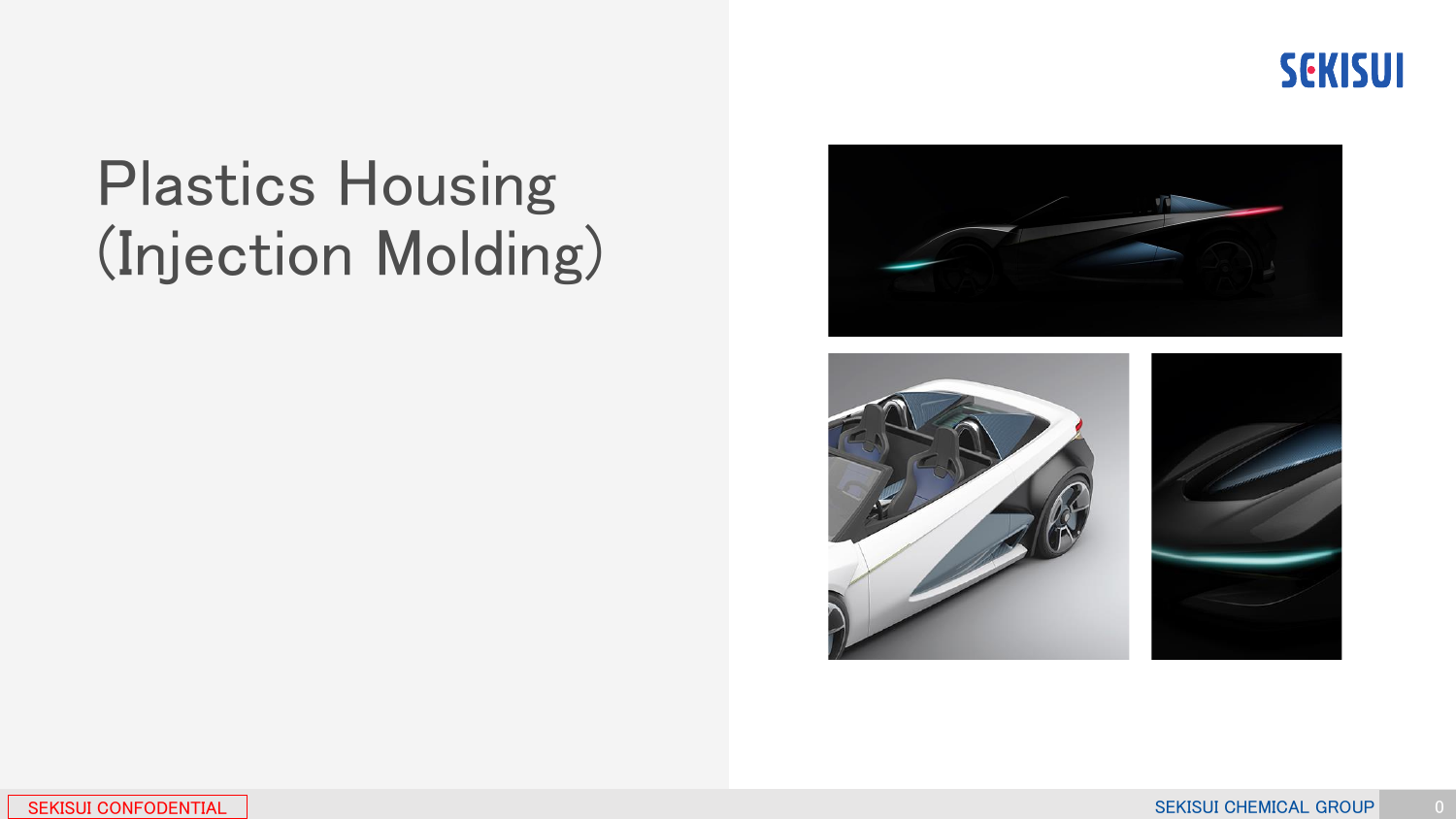## Product Overview

SEKISUI developed two types of resin materials as the alternative to metals.

#### Heat Dissipation Grade



#### EMC & Heat Dissipation Grade



#### Product Characteristics

|                                         | <b>Thermal Conductivity</b> | <b>EMC Shielding</b>    | Flammability |
|-----------------------------------------|-----------------------------|-------------------------|--------------|
| <b>Heat Dissipation Grade</b>           | $<$ 24W/m $\cdot$ K         |                         | V0           |
| <b>EMC &amp; Heat Dissipation Grade</b> | $< 14W/m \cdot K$           | <b>40dB Attenuation</b> | $- -$        |



**SEKISUI**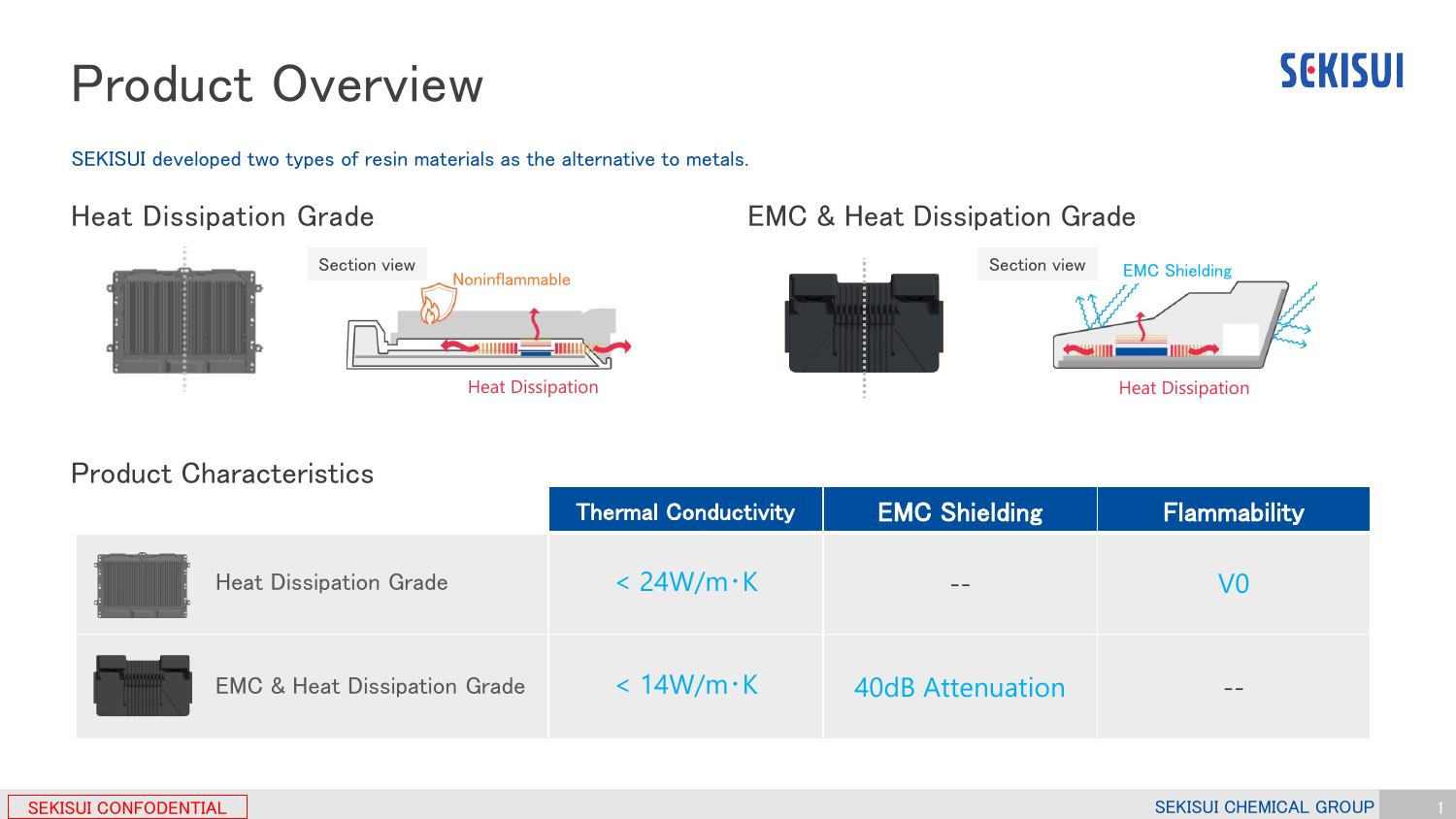### Properties



| Items                              | <b>Unit</b>         | <b>Test</b><br><b>Standard</b> | Heat Dissipation (PP) |                |                 | Heat Dissipation + EMI Shielding (PP) |                |                 |
|------------------------------------|---------------------|--------------------------------|-----------------------|----------------|-----------------|---------------------------------------|----------------|-----------------|
|                                    |                     |                                | HD01-ST               | $HDO2-IM$      | HD03-FR         | EH01-ST                               | $EHO1-HP$      | EH02-LW         |
| <b>Tensile Stress</b>              | <b>MPa</b>          | <b>ISO 527</b>                 | 35                    | 30             | 16              | 58                                    | 42             | 43              |
| Tensile Strain                     | %                   | <b>ISO 527</b>                 | $\overline{2}$        | $\overline{4}$ | $\mathbf{1}$    | $\overline{2}$                        | $\overline{2}$ | $2^{\circ}$     |
| Tensile Modulus                    | GPa                 | <b>ISO 527</b>                 | $9\,$                 | $\overline{4}$ | $6\,$           | $\boldsymbol{9}$                      | 10             | $\overline{7}$  |
| <b>Bending Strength</b>            | <b>MPa</b>          | <b>ISO 178</b>                 | 57                    | 46             | 45              | 82                                    | 73             | 66              |
| <b>Bending Modulus</b>             | GPa                 | <b>ISO 178</b>                 | 20                    | $\overline{4}$ | $\overline{7}$  | 13                                    | 10             | 10              |
| Charpy (with Notch)                | KJ/m2               | <b>ISO 179</b>                 | $\overline{2}$        | 12             | $\overline{2}$  | $\overline{4}$                        | $\mathfrak{S}$ | 3 <sup>1</sup>  |
| High-load (1.8 MPa)                | $^{\circ}$ C        | <b>ISO 75</b>                  | 130                   | 65             | 89              | 151                                   | 149            | 142             |
| Low-load (0.45 MPa)                | $^{\circ}$ C        | <b>ISO 75</b>                  | 140                   | 131            | 144             | 160                                   | 160            | 157             |
| Thermal expansion coefficient (MD) | $10^{-5}$ /°C       | ISO 11359                      |                       | $\mathbf{1}$   | $\overline{2}$  |                                       |                | $2^{\circ}$     |
| Thermal expansion coefficient (TD) | $10^{-5}/^{\circ}C$ | ISO 11359                      | $\overline{4}$        | 10             | $6\,$           | $6\,$                                 | $\overline{5}$ |                 |
| Thermal conductivity (Surface)     | W/(mK)              | ISO 22007-4                    | 17.0                  | 9.0            | 24.0            | 9.7                                   | 14.0           | 11.7            |
| Thermal conductivity (Thickness)   | W/(mK)              | ISO 22007-4                    | 3.5                   | 1.5            | 3.5             | 1.7                                   | 3.1            | 2.0             |
| Surface Resistance Value           | $\Omega$            | <b>ISO 3915</b>                | $10^{3-4}$            | $10^{3-4}$     | $10^{3 \sim 4}$ | $10^{-1}$ <sup>-0</sup>               | $10^{-1}$      | 10 <sup>0</sup> |
| <b>Flammability Test</b>           | UL.                 | <b>FMVSS 302</b>               | EQ. to HB             | EQ. to HB      | EQ. to VO       | EQ. to HB                             | EQ. to HB      | EQ. to HB       |
| Density                            | g/cm3               | <b>ISO 1183</b>                | 1.49                  | 1.37           | 1.47            | 1.42                                  | 1.46           | 1.31            |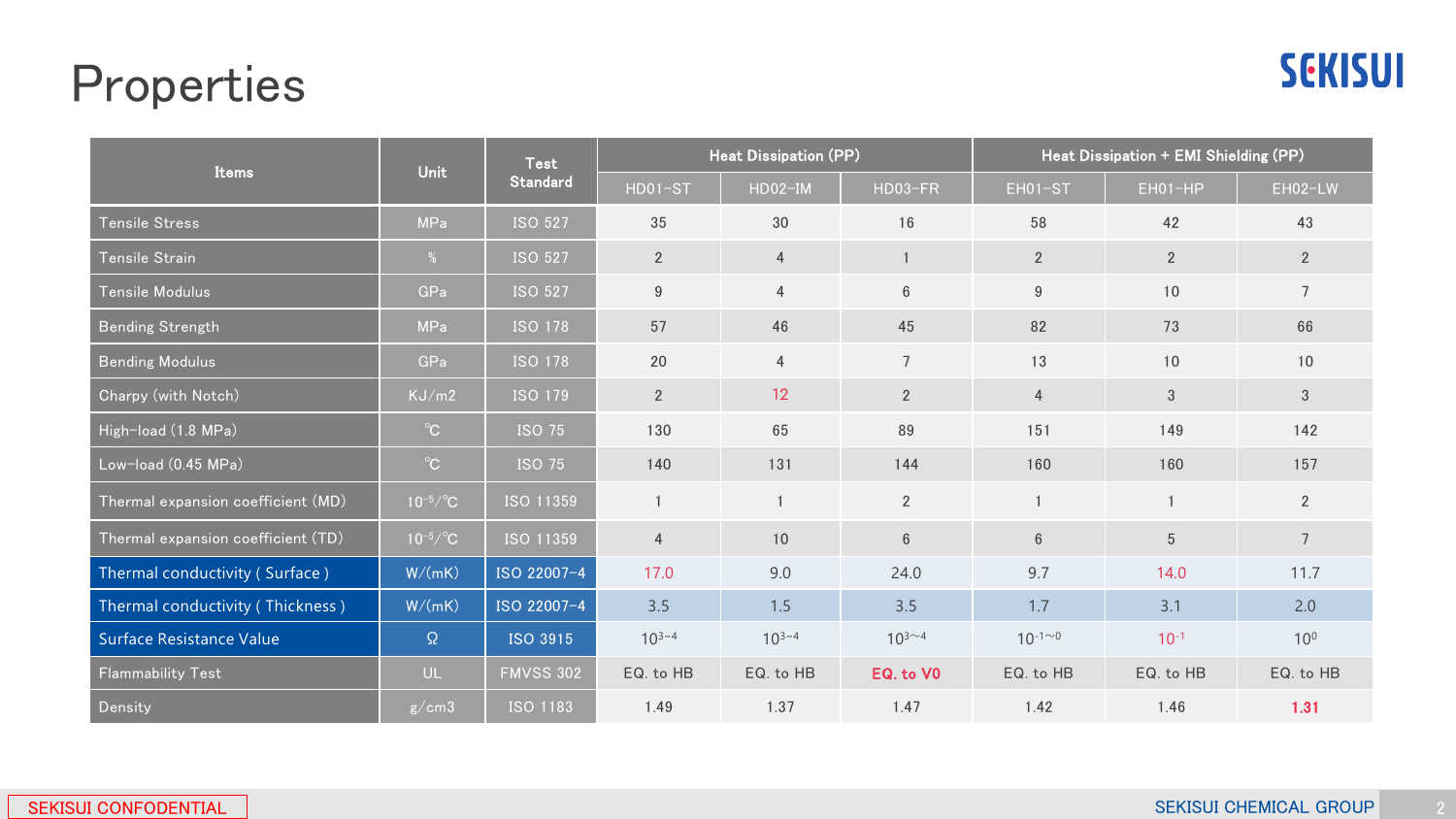### Heat Dissipation Test

#### Test Conditions

Electric power : 3.1W Thermal Conductive Grease(TIM) (by Ainex.) : 3.8W/mK

Sample TIM (Grease) Ceramic Heater (by Sakaguchi E.H VOC Corp.) Heat Insulation Mat



Test Result



### EMC shielding Test



**SEKISUI**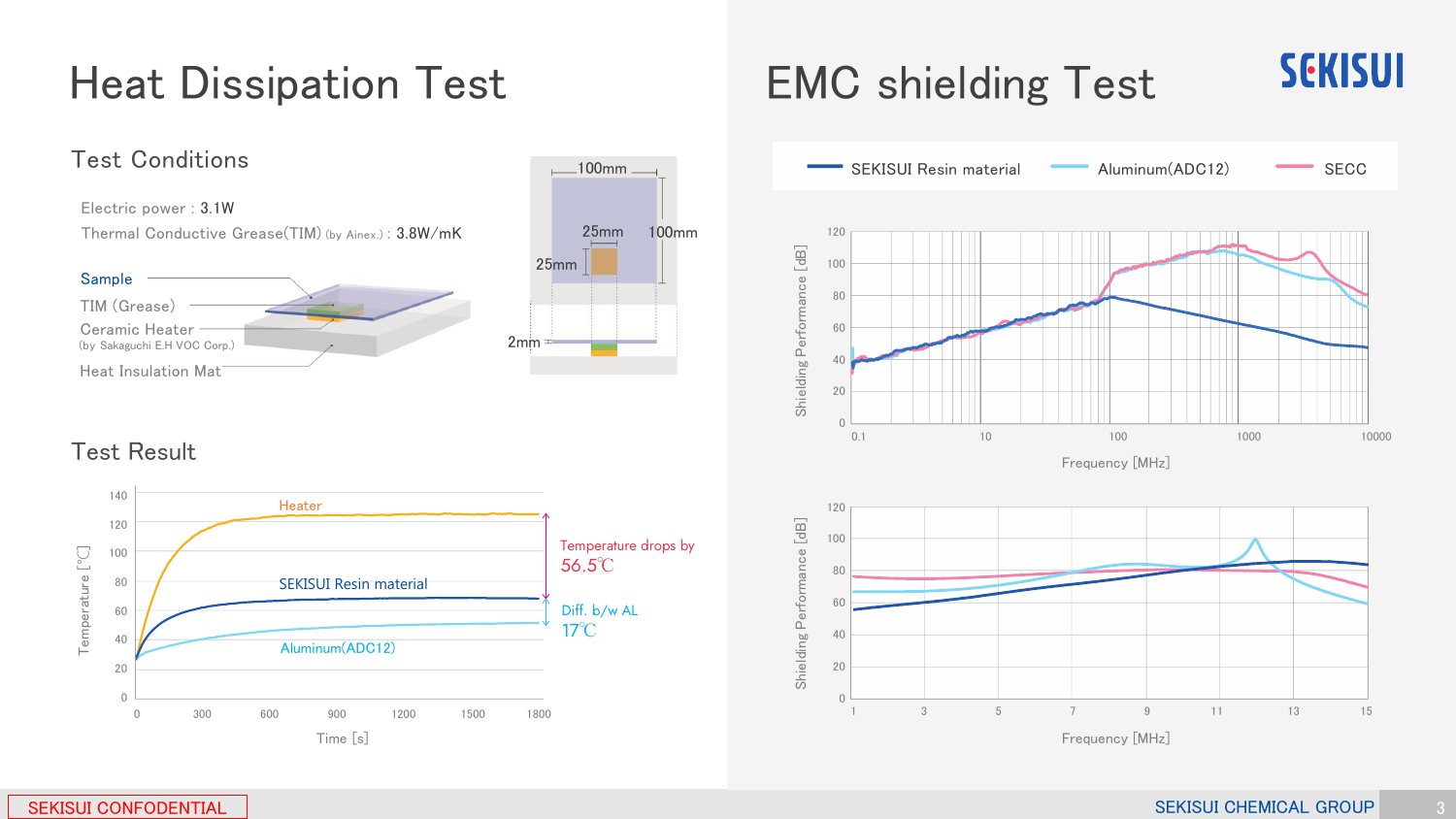## Applications for Automobile